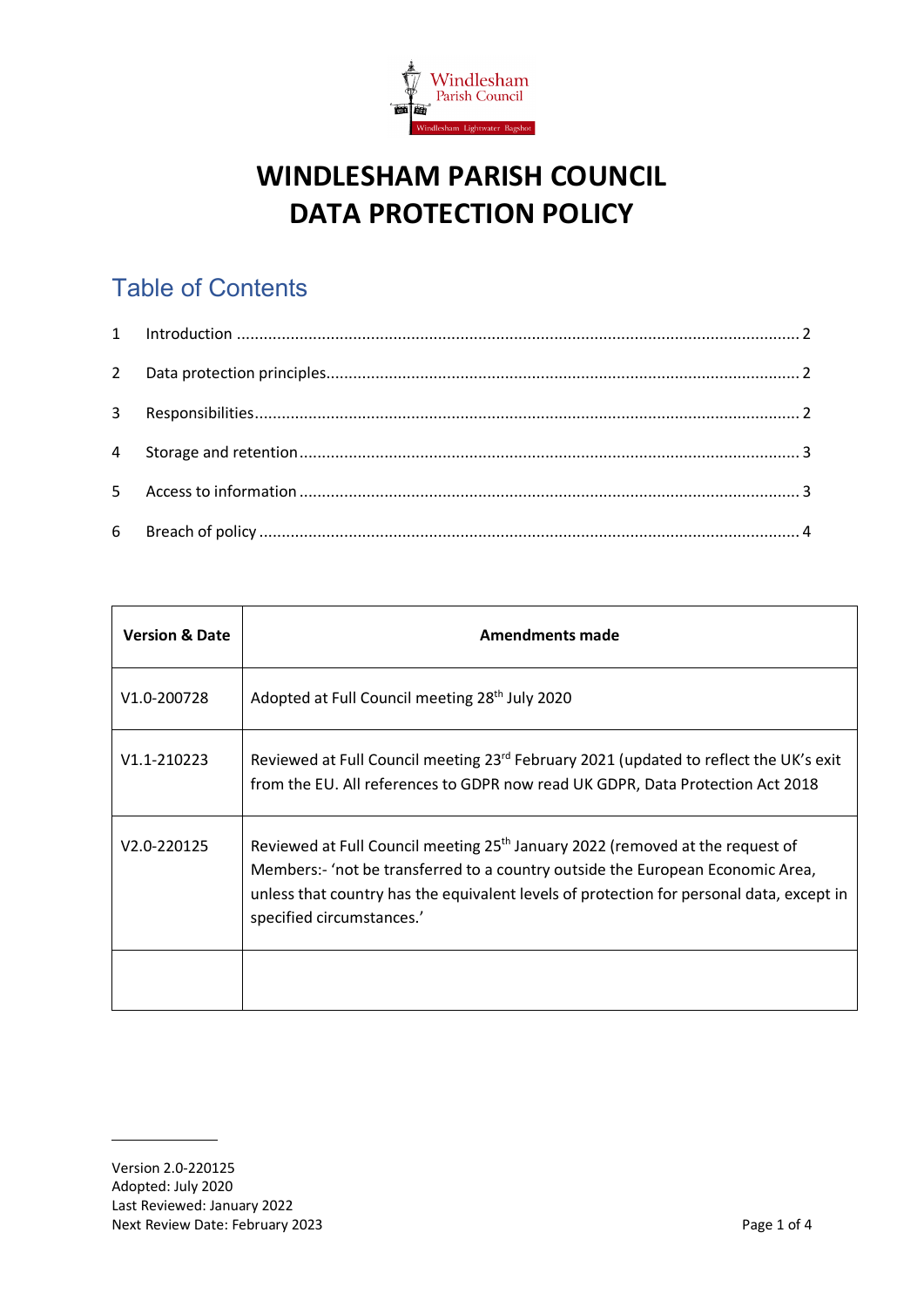

### <span id="page-1-0"></span>**1 Introduction**

- 1.1 The Council holds and processes information about employees, councillors, residents and customers, and other data subjects for administrative and commercial purposes.
- 1.2 When handling such information the Council, and all staff or others who process or use the information, must comply with the UK GDPR, Data Protection principles as set out in the UK GDPR, Data Protection Act 2018 (the Act).

## <span id="page-1-1"></span>**2 Data protection principles**

- 2.1 There are eight principles set out in the Act, which in summary state that data shall:
	- be processed fairly and lawfully
	- be obtained for a specified and lawful purpose and shall not be processed in any manner incompatible with the purpose
	- be adequate, relevant and not excessive for the purpose
	- be accurate and up-to-date
	- not be kept for longer than necessary for the purpose
	- be processed in accordance with the Data Subject's rights
	- be kept safe from unauthorised processing, and accidental loss, damage or destruction

#### <span id="page-1-2"></span>**3 Responsibilities**

- 3.1 Windlesham Parish Council is the Data Controller and must ensure that any processing of personal data for which they are responsible complies with the Act.
- 3.2 Windlesham Parish Council have appointed GDPR-info Ltd as their Data Protection Officer, who act on behalf of the Council, and is responsible for:
	- fully observing conditions regarding the fair collection and use of information
	- meeting the Council's legal obligations to specify the purposes for which information is used

Version 2.0-220125 Adopted: July 2020 Last Reviewed: January 2022 Next Review Date: February 2023 **Page 2 of 4**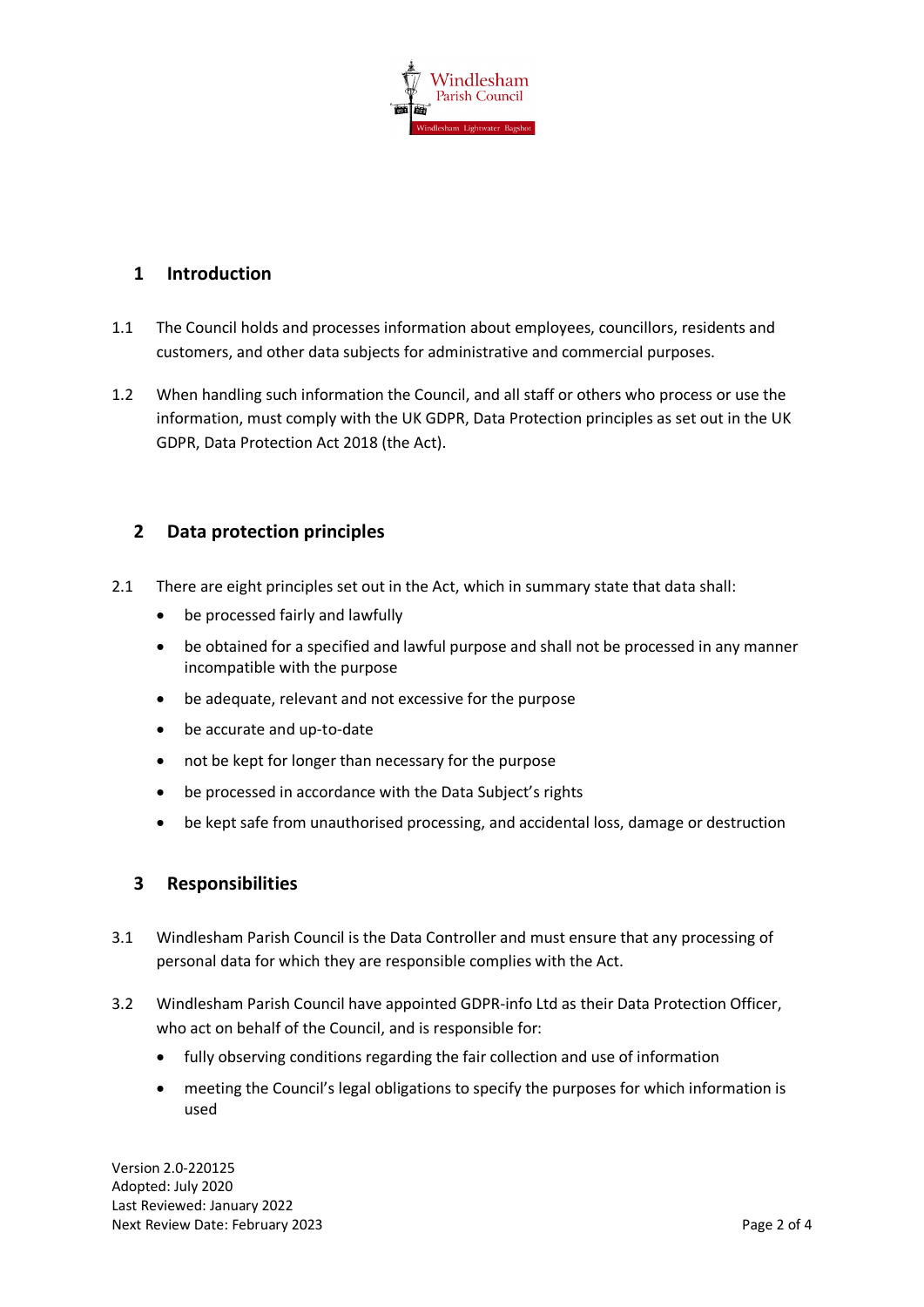

- collecting and processing relevant information, only to the extent that is required to fulfil operational needs/to comply with legal requirements
- ensuring the quality of information used
- applying strict checks to determine the length of time that information is held
- ensuring that the rights of the people about for whom information is held are able to be fully exercised under the Act
- taking appropriate technical and organisational security measures to safeguard personal information
- ensuring that personal information is not transferred abroad without suitable safeguards
- ensuring that everyone managing and handling personal information
	- $\circ$  fully understands that they are contractually responsible for following good practice in terms of protection
	- o is adequately trained to do so
	- o are appropriately supervised

#### <span id="page-2-0"></span>**4 Storage and retention**

- 4.1 Personal data is kept in paper-based systems and/or on a password-protected computer system.
- 4.2 The Council will keep different types of information for differing lengths of time, depending on legal and operational requirements. More information can be found in the council's Document Retention Scheme.

#### <span id="page-2-1"></span>**5 Access to information**

- 5.1 Any employees, councillors, residents, customers and other data subjects have a right to:
	- ask what personal information the Council holds about them
	- ask what this information is used for
	- be provided with a copy of the information
	- be given details of the purposes for which the Council uses the information and any other persons organisations to whom it is disclosed
	- ask that any incorrect data held is corrected

Version 2.0-220125 Adopted: July 2020 Last Reviewed: January 2022 Next Review Date: February 2023 **Page 3 of 4**